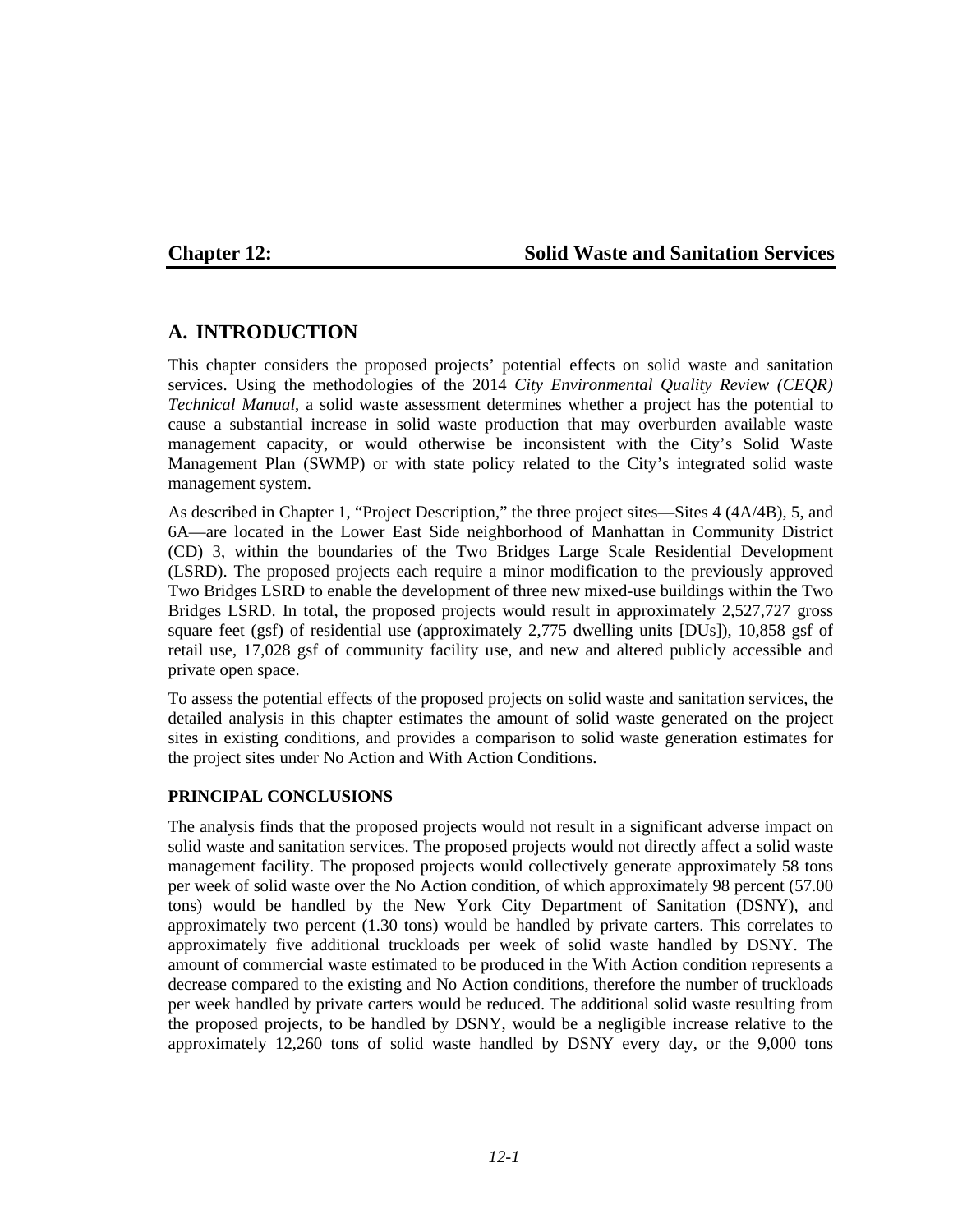handled by private carters.<sup>[1](#page-1-0)</sup> As such, the proposed projects would not result in an increase in solid waste that would overburden available waste management capacity. Furthermore, the proposed projects would not conflict with, or require any amendment to, the City's solid waste management objectives as stated in SWMP.

## **B. METHODOLOGY**

According to the *CEQR Technical Manual*, projects with a generation rate of less than 50 tons (100,000 pounds) of solid waste per week would not result in a significant adverse impact to the City's waste management capacity, and do not warrant detailed analysis. Because the proposed projects would result in a net increase of more than 50 tons of solid waste per week, an assessment of solid waste and sanitation services is warranted.

An assessment of solid waste and sanitation services is a density-based technical analysis. The analysis describes existing and future New York City solid waste disposal practices, including the collection system and disposal methods, and estimates the solid waste generated by activities on the project sites under existing conditions and in the 2021 No Action condition. The analysis also estimates the proposed projects' solid waste generation based on rates for typical land uses and activities as provided in Table 14-1 of the *CEQR Technical Manual*, and assesses the effects of the proposed projects' solid waste generation, in comparison to the No Action condition, on municipal and private sanitation services.

## **C. EXISTING CONDITIONS**

 $\overline{a}$ 

#### **CURRENT SOLID WASTE SANITATION SERVICES**

DSNY is the agency responsible for the collection and disposal of residential and institutional solid waste in the City, while private carters collect solid waste from commercial and manufacturing uses. In addition to collecting municipal solid waste (MSW), refuse, and designated recyclable materials generated by residential and institutional uses (including schools, some nonprofit institutions, and many City and State agencies), DSNY also collects waste from City litter baskets, street-sweeping operations, and lot-cleaning activities. In total, the DSNY collection fleet comprises over 2,000 waste collection trucks, with the typical waste truck carrying approximately 12.5 tons of waste material and the typical recycling truck carrying approximately 11.5 tons of paper or 10.0 tons of metal, glass, and plastic containers. In total, DSNY collects approximately 10,500 tons of residential and institutional refuse and 1,760 tons of recyclables per day. [2](#page-1-1)

Commercial establishments (e.g., restaurants, retail facilities, offices, and industries) in New York City contract with private carters for collection and processing and/or disposal of various kinds of solid waste, including MSW, construction and demolition debris, non-hazardous industrial wastes, and recyclables. According to the *CEQR Technical Manual*, commercial carters typically carry between 12 and 15 tons of waste material per truck. The City's commercial establishments generate approximately 9,000 tons of MSW and recyclables daily.

<span id="page-1-0"></span><sup>1</sup> About DSNY: https://www1.nyc.gov/assets/dsny/site/about, accessed November 2018 http://www1.nyc.gov/assets/dsny/about/inside-dsny.shtml, accessed February 2018

<span id="page-1-1"></span><sup>2</sup> About DSNY: https://www1.nyc.gov/assets/dsny/site/about, accessed November 2018 http://www1.nyc.gov/assets/dsny/about/inside-dsny.shtml, accessed February 2018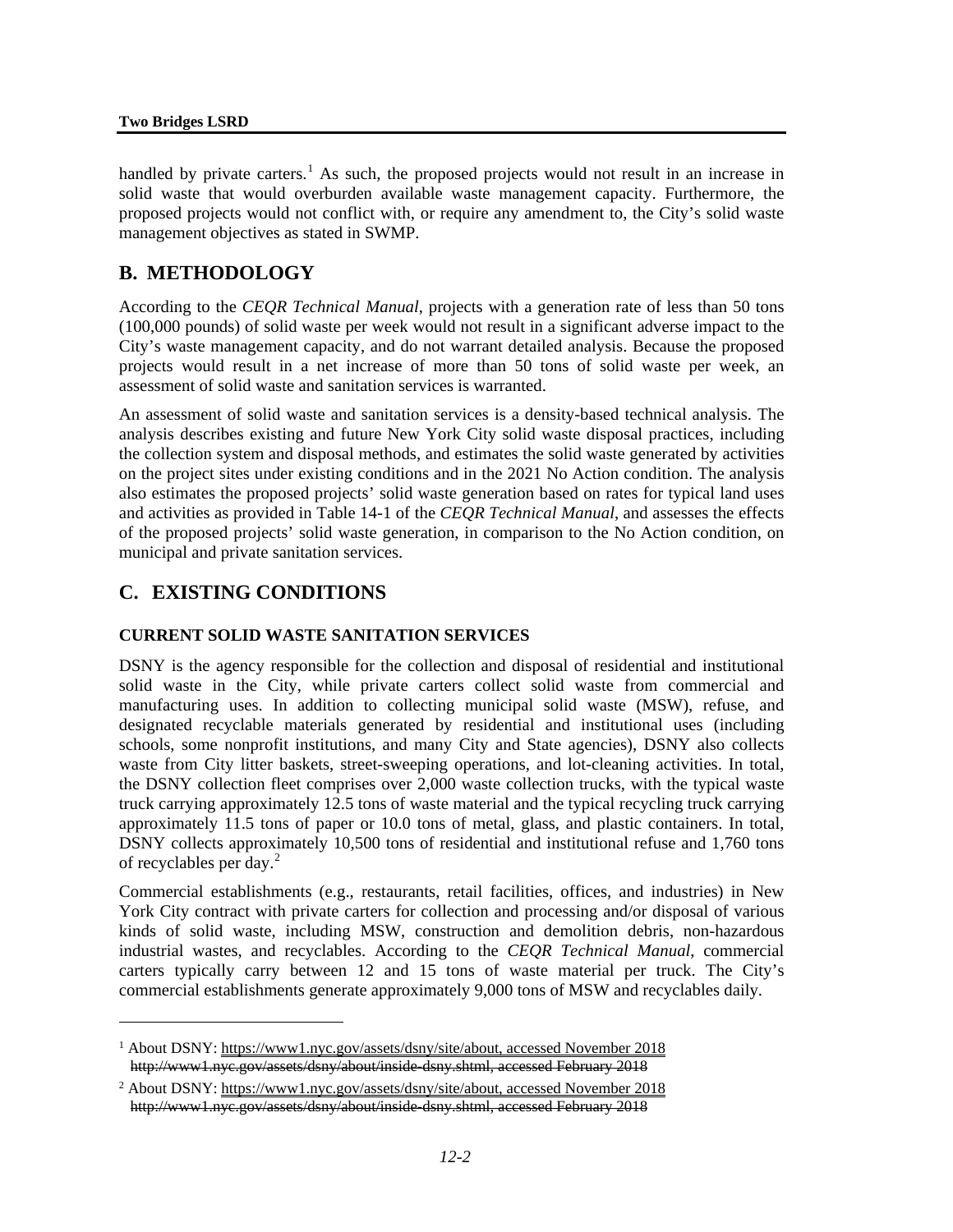Under New York City's mandatory Recycling Law (Title 16 of the NYC Administrative Code, Chapter 3), DSNY has established and enforces rules requiring that certain designated recyclable materials be separated from household waste for separate collection. New York City residents are required to separate aluminum foil, glass, plastic, and metal containers, and newspapers and other paper waste from household waste for separate collection. Commercial establishments are also subject to mandatory recycling requirements. Businesses must source-separate certain types of paper waste, cardboard, metal items, and construction wastes. Food and beverage establishments must recycle metal (including aluminum foil), glass, and plastic containers, in addition to meeting the commercial recycling requirements.

The Mayor has announced that DSNY will expand voluntary residential food waste collection to the entire City by October 2018. Such organic waste is to be converted in the region to compost, biogas, and/or other beneficial use. DSNY's voluntary organics program enables it to increase the diversion of food and other organic waste from landfills and waste-to-energy plants, in accordance with the SWMP and the Mayor's *One NYC: The Plan for a Strong and Just City*. The City also mandates composting or biogas production for the food waste from certain large food waste generators such as food wholesalers, larger hotels, and arenas. The food waste is taken to composting facilities and anaerobic digestion facilities in the region.

As required by New York State Law, the City has adopted a comprehensive SWMP for the longterm management of solid waste generated within its borders. The current SWMP was adopted in 2006 and covers the period through 2025. SWMP estimates public- and private-sector waste quantities that must be managed over the planning period and identifies processing, transfer, and disposal capacity that will be necessary for such waste. According to SWMP, the City's commercial solid waste generation is projected to increase to approximately 74,000 tons per week by the year  $2025$ .<sup>[3](#page-2-0)</sup> The amount of DSNY-managed waste is projected to increase to approximately 115,830 tons per week by the year 2026. [4](#page-2-1)

The City's solid waste management services are undertaken by DSNY in accordance with SWMP. SWMP takes into account the objectives of New York State's solid waste management policy with respect to the preferred hierarchy of waste management methods: first waste reduction, then recycling, composting, resource conservation and energy production, and, lastly, landfill disposal. SWMP includes initiatives and programs for waste minimization, reuse, recycling, composting, and siting a new waste conversion facility to derive energy from waste, waste transfer, transport, and out-of-city disposal at waste-to-energy facilities and landfills. SWMP mandates that solid waste be transferred to solid waste management facilities located in each borough, including special (hazardous materials) waste collection sites, composting facilities, and bulk residential waste sites. Local Law 19 of 1989 requires that DSNY and private carters collect recyclable materials and deliver them to material recovery facilities. SWMP also mandates that commercial establishments are subject to the recycling requirements described above.

DSNY delivers most of the refuse it collects to certain public or private solid waste management facilities, known as transfer stations, within the City or adjoining communities, for processing and transporting to out-of-City disposal facilities. Solid wastes that are not recycled, reused, or converted to a useful product locally must be exported from the City for disposal because New

 $\overline{a}$ 

<span id="page-2-0"></span><sup>3</sup> Comprehensive Solid Waste Management Plan, September 2006; Attachment IV, Table IV 2-2.

<span id="page-2-1"></span><sup>4</sup> Comprehensive Solid Waste Management Plan, September 2006; Attachment II, Table II 2-6.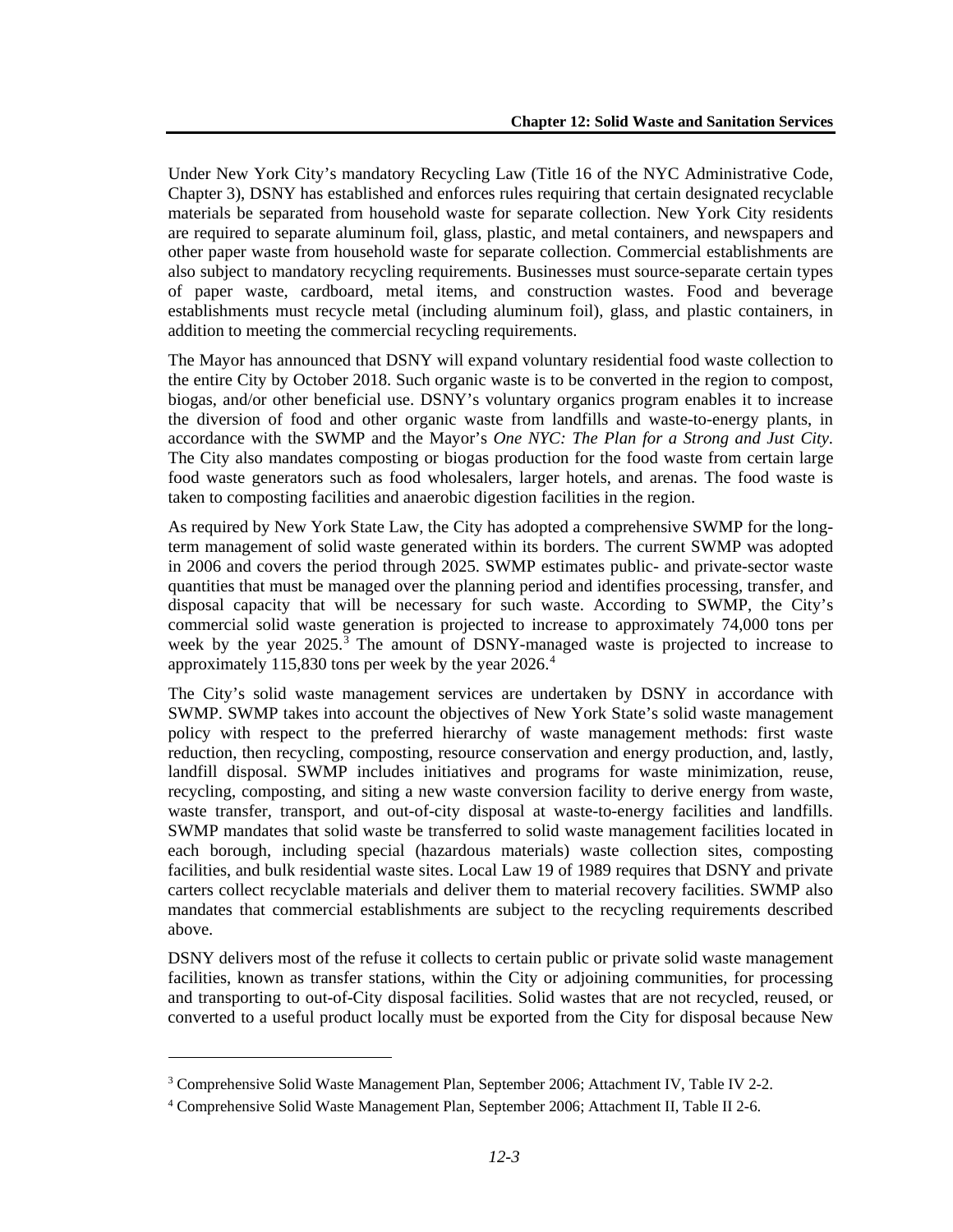York City does not have public or private local disposal facilities, such as sanitary landfills, construction and demolition debris landfills, traditional incinerators, or waste-to-energy resources recovery facilities. Similarly, commercial refuse and other solid waste that is not carted directly to disposal facilities is delivered to transfer stations for transport to disposal facilities. Non-putrescible waste such as construction and demolition debris typically is sorted at transfer stations, which remove clean fill materials, metal, and wood for recycling, and send the residue to landfills for disposal. With respect to commercial waste, SWMP provides the capacity for barge export of certain amounts of commercial refuse from four converted DSNY marine transfer stations (MTS), provides for barge export of construction and demolition waste from the existing DSNY MTS at West 59th Street, and requires rail export of commercial refuse from the three private transfer stations that also contract to handle DSNY refuse. SWMP also includes more stringent restrictions on the siting and operation of commercial solid waste transfer stations.

Designated recyclable materials are delivered to privately operated materials recovery facilities (MRFs) in the City and surrounding communities. Paper recyclables collected by DSNY in Manhattan, Staten Island, and parts of Brooklyn are not taken to an MRF, but are transported directly to the Pratt Industries Paper Plant in Staten Island, which processes them for use in the production of liner board and similar products.

### **SOLID WASTE GENERATION ON PROJECTED DEVELOPMENT SITES**

In total, the project sites are currently occupied by 1,053 dwelling units (DUs), 13,660 gsf of retail space (a portion of which is currently untenanted), 27,552 gsf of community facility space, 80,020 sf of private open space, and 153 accessory parking spaces. Based on citywide average rates for solid waste generation used in SWMP (and provided in Table 14-1 of the *CEQR Technical Manual*), the existing uses located on the project sites generate approximately 24 tons of solid waste per week. As shown in **Table 12-1**, approximately 3 tons (11 percent) per week of the existing solid waste generated at the project sites is handled by private carters, and approximately 89 percent (or 22 tons) per week is handled by DSNY.

| <b>EXISURE/IND ACTION SOME WASTE GENERATION ON FROJECT SITES</b>                                          |                   |                   |                                              |                                         |           |
|-----------------------------------------------------------------------------------------------------------|-------------------|-------------------|----------------------------------------------|-----------------------------------------|-----------|
|                                                                                                           | <b>Floor Area</b> |                   | <b>Solid Waste</b><br><b>Generation Rate</b> | <b>Solid Waste</b><br><b>Generation</b> |           |
| <b>Use</b>                                                                                                | (sf)              | <b>Population</b> | (lbs/wk)                                     | (lbs/wk)                                | (tons/wk) |
| Residential                                                                                               | 1,053 units       | 2,256 residents   | 41 per household                             | 43.173                                  | 21.59     |
| Retail                                                                                                    | $13.599^{+}$      | 41 employees      | 79 per employee                              | 3.239                                   | 1.62      |
| <b>Community Facility</b>                                                                                 | 27,552            | 28 employees      | 13 per employee                              | 364                                     | 0.18      |
| <b>Total Solid Waste Generation</b><br>46.776<br>23.39                                                    |                   |                   |                                              |                                         |           |
| Solid Waste Handled by DSNY (includes residential and all CF uses)<br>21.77<br>43,537                     |                   |                   |                                              |                                         |           |
|                                                                                                           |                   |                   | Solid Waste Handled by Private Carters       | 3,239                                   | 1.62      |
| Notes: Solid waste generation is based on citywide average waste generation rates presented in Table 14-1 |                   |                   |                                              |                                         |           |
| of the CEQR Technical Manual, and estimates of workers by use, as follows:                                |                   |                   |                                              |                                         |           |
| Residential use: 41 lbs/wk per dwelling unit.                                                             |                   |                   |                                              |                                         |           |
| General retail: 79 lbs/wk per employee; assume 3 employees per 1,000 sf.                                  |                   |                   |                                              |                                         |           |
| Community facility uses: 13 lbs/wk per employee (same generation rate as office).                         |                   |                   |                                              |                                         |           |
| <sup>†</sup> In existing conditions, a portion of this retail space is currently untenanted.              |                   |                   |                                              |                                         |           |
| <b>Source:</b> CEQR Technical Manual Table 14-1.                                                          |                   |                   |                                              |                                         |           |

|  | <b>Existing/No Action Solid Waste Generation on Project Sites</b> |  |  |  |
|--|-------------------------------------------------------------------|--|--|--|
|--|-------------------------------------------------------------------|--|--|--|

**Table 12-1**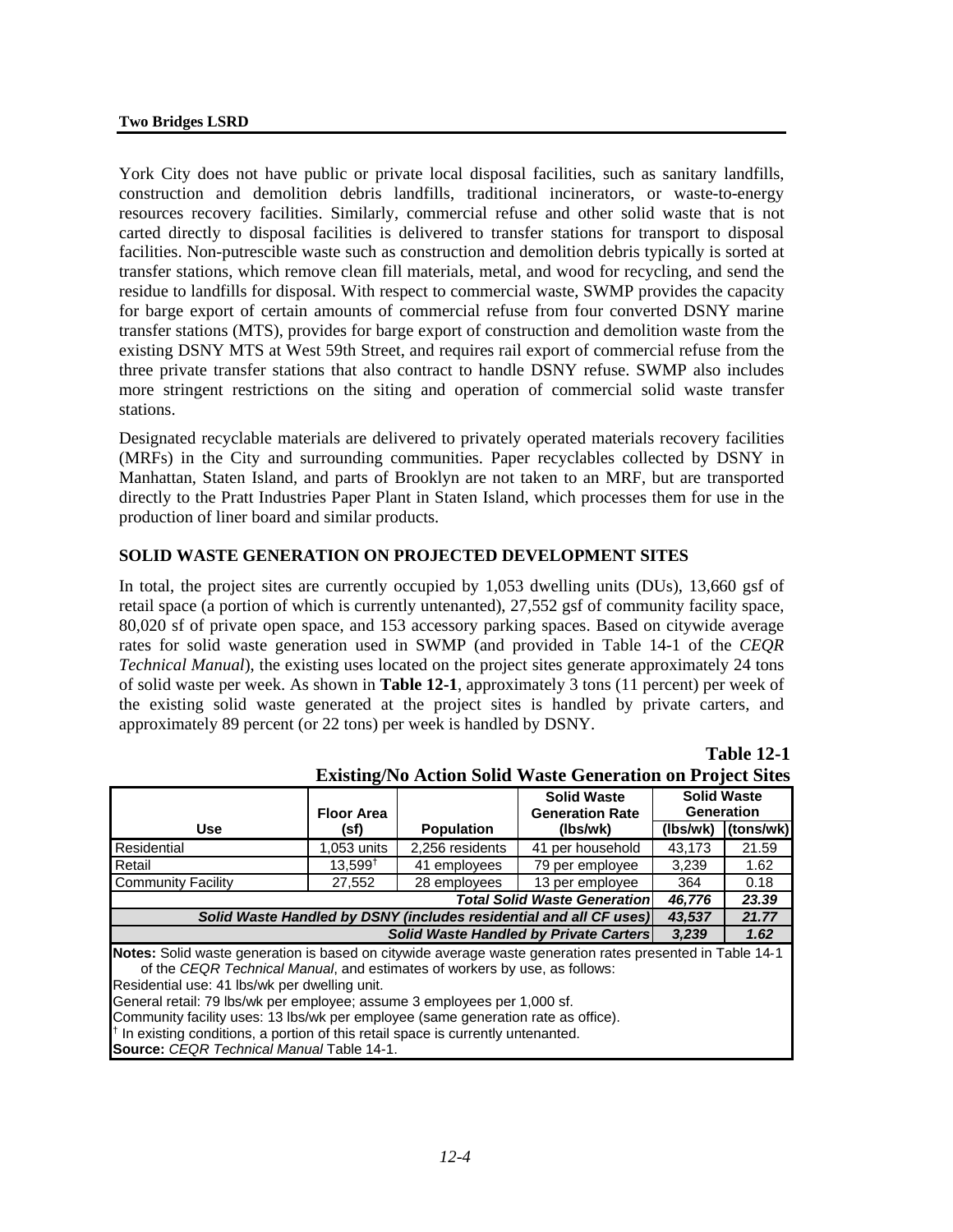## **D. FUTURE WITHOUT THE PROPOSED PROJECTS**

For the future without the proposed projects (the No Action condition), it is assumed that the project sites would continue in their existing conditions, including the Rutgers Slip Open Space on Site 5 remaining private open space. The existing retail space in the 235 Cherry Street building (Lot 76) on Site 4 (4A/4B) would be re-tenanted and minor changes would be made to the existing 80 Rutgers/Lot 70 building. No new development would occur. **Table 12-1**  summarizes the No Action conditions for the three project sites.

SWMP encompasses the known plans to manage the City's future solid waste management practices closest to the 2021 build year. As described above, the amount of DSNY-managed waste is projected to increase to approximately 115,830 tons per week by the year 2026, and the City's commercial solid waste generation is projected to increase to approximately 74,000 tons per week.<sup>[5](#page-4-0)</sup>

# **E. FUTURE WITH THE PROPOSED PROJECTS**

As detailed in Chapter 1, "Project Description," it is anticipated that in the With Action condition, the proposed projects would introduce approximately 2,775 new residential units, 10,858 gsf of additional retail space, and 17,028 gsf of additional community facility space to the project sites in comparison to the No Action condition.

As shown in **Table 12-2**, the incremental solid waste generation in the future with the proposed projects would be approximately 116,603 pounds per week, which represents an additional 58 tons (approximately) in weekly solid waste generation as compared with the No Action condition.

|                                                                                                                                                                                         | $\alpha$ and the column $\alpha$ and $\alpha$ is the column of $\alpha$ of $\alpha$ . The column<br><b>Solid Waste Generation</b><br><b>Solid Waste</b> |                   |               |          |           |
|-----------------------------------------------------------------------------------------------------------------------------------------------------------------------------------------|---------------------------------------------------------------------------------------------------------------------------------------------------------|-------------------|---------------|----------|-----------|
|                                                                                                                                                                                         |                                                                                                                                                         |                   | Generation    |          |           |
| Use                                                                                                                                                                                     | Floor Area (sf)                                                                                                                                         | <b>Population</b> | Rate (lbs/wk) | (lbs/wk) | (tons/wk) |
| Residential (New)                                                                                                                                                                       | 2.775 units                                                                                                                                             | 5,836 residents   | 41 per        | 113,775  | 56.89     |
| Residential (Remaining)                                                                                                                                                                 | 1,053 units                                                                                                                                             | 2,256 residents   | household     | 43,173   | 21.59     |
| Retail (New)                                                                                                                                                                            | 10,858                                                                                                                                                  | 33 employees      | 79 per        | 2,607    | 1.30      |
| Retail (Remaining)                                                                                                                                                                      | 13,599                                                                                                                                                  | 41 employees      | employee      | 3,239    | 1.62      |
| Community Facility (New)                                                                                                                                                                | 17,028                                                                                                                                                  | 17 employees      |               | 221      | 0.11      |
| <b>Community Facility</b>                                                                                                                                                               |                                                                                                                                                         |                   | 13 per        |          |           |
| (Remaining)                                                                                                                                                                             | 27,552                                                                                                                                                  | 28 employees      | employee      | 364      | 0.18      |
| <b>Total With Action Incremental Solid Waste Generation</b><br>163,379<br>81.69                                                                                                         |                                                                                                                                                         |                   |               |          |           |
| With Action Incremental Solid Waste Generation                                                                                                                                          |                                                                                                                                                         |                   | 116,603       | 58.30    |           |
| <b>Incremental Solid Waste to be Handled by DSNY</b>                                                                                                                                    |                                                                                                                                                         |                   |               |          |           |
| (includes residential and all CF uses)                                                                                                                                                  |                                                                                                                                                         |                   | 113,996       | 57.00    |           |
| Incremental Solid Waste to be Handled by Private Carters<br>1.30 <sub>1</sub><br>2,607                                                                                                  |                                                                                                                                                         |                   |               |          |           |
| Notes: Solid waste generation is based on citywide average waste generation rates presented in Table 14-1<br>of the CEQR Technical Manual, and estimates of workers by use, as follows: |                                                                                                                                                         |                   |               |          |           |
| Residential use: 41 lbs/wk per household.                                                                                                                                               |                                                                                                                                                         |                   |               |          |           |
| General retail: 79 lbs/wk ner employee: assume 3 employees ner 1,000 sf                                                                                                                 |                                                                                                                                                         |                   |               |          |           |

#### **Table 12-2 With Action Solid Waste Generation on Project Sites**

э lbs/wk per employee; assume 3 employees per 1,000 sf. Community facility uses: 13 lbs/wk per employee (same generation rate as office). **Source:** *CEQR Technical Manual* Table 14-1.

 $\overline{a}$ 

<span id="page-4-0"></span><sup>5</sup> SWMP, September 2006. Attachment IV, Table IV 2-2 and Attachment II, Table II 202.